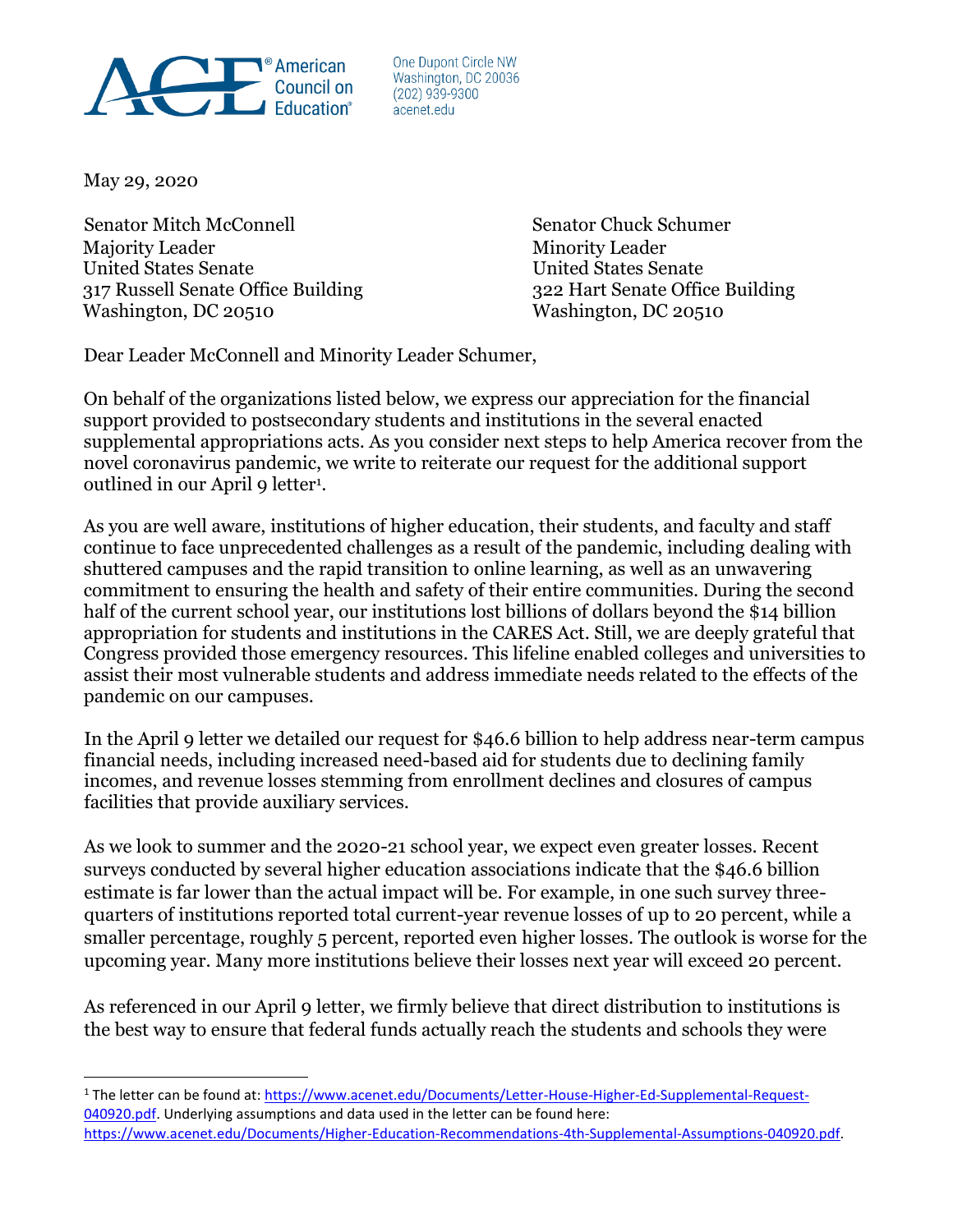Higher Education Supplemental Request May 29, 2020

intended to help. While we share many of Congress's concerns regarding the implementation of the CARES Act, it is equally clear that using the existing federal system for providing aid to institutions is the fastest way to get support to where it is needed. By pairing this rapid disbursal of funds with statutory language that gives campuses broad flexibility and authority to use funds in ways that best match the unique needs of students and their institutions, Congress can bypass the kinds of bureaucratic limitations that hampered the effectiveness of some CARES aid. The language included in the HEROES Act effectively addressed this issue, and we recommend its inclusion in any future supplemental legislation.

Unfortunately, federal support for higher education has historically been used by states to supplement other areas of state budgets, leaving higher education vulnerable to massive cuts in state support and students vulnerable to tuition increases. In order to guarantee that states do not simply reduce their funding to institutions of higher education in proportion to new federal assistance, Congress must include a maintenance of effort (MOE) provision as a condition of receiving funding. No state should be allowed to cut higher education disproportionately to cuts in its overall budget. Furthermore, it's critical to include an expansive definition of "higher education" that includes direct support to institutions and state student financial aid programs.

Colleges and universities employ nearly 4 million people nationwide, and are already struggling to maintain their faculty and staff. Some campuses have closed, others have declared financial exigency, and many have furloughed employees and cut budgets further. In addition to massive increases in expenses and precipitous declines in revenues, institutions are now experiencing the effects of cuts to state higher education budgets, which will only get much worse. Additional emergency aid is critical to stabilize institutions financially and support students who will come to campus this fall with substantial unmet need. Losses of the magnitude we expect to see in the fall would necessarily weaken not just colleges and universities, but the economic health of their surrounding communities and regions.

We appreciate your understanding of the substantial needs our institutions have and thank you for the support Congress has already provided to higher education through the CARES Act and other legislation. we are requesting our members understand the federal government cannot fully address all of their existing needs, and we are not asking you to do so. Rather, the \$46.6 billion we are requesting will serve as a lifeline for students and campuses into the fall. We are proud of the innovative measures already underway as campuses strive to serve their students under these unparalleled circumstances and with limited resources, but there is only so much that can be done without additional federal support, given the scope of the crisis institutions are facing.

For these reasons, we look forward to working with you to ensure that this critical funding is included in the legislation you will be considering.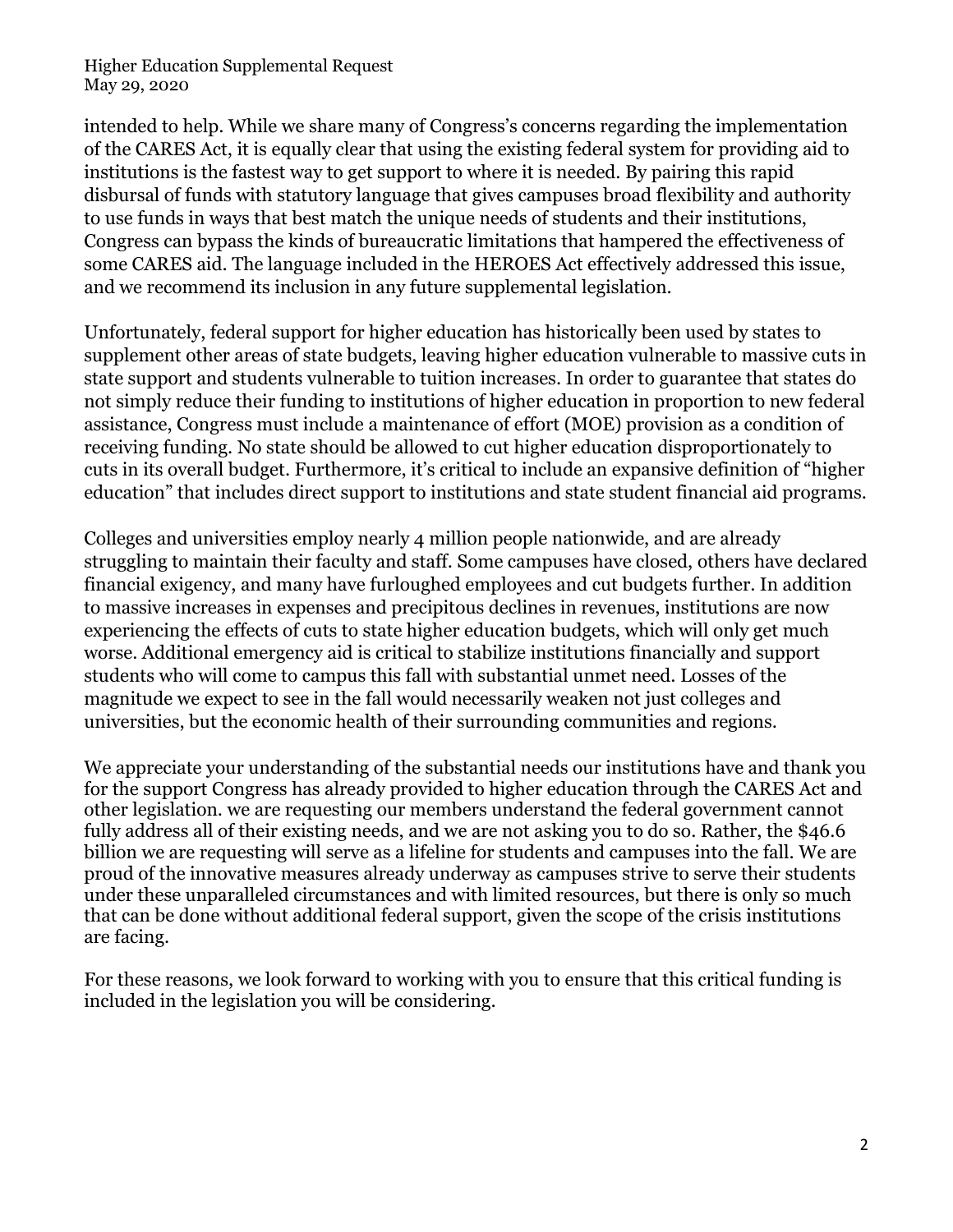Higher Education Supplemental Request May 29, 2020

Sincerely,

Ted Mitchell President

On behalf of:

Accrediting Commission for Community and Junior Colleges Achieving the Dream American Association of Colleges Nursing American Association of Colleges for Teacher Education American Association of Collegiate Registrars and Admissions Officers American Association of Community Colleges American Association of State Colleges and Universities American Association of University Professors American Council on Education American Dental Education Association American Indian Higher Education Consortium APPA, Leadership in Educational Facilities Associated Colleges of the Midwest Association for Biblical Higher Education Association of American Colleges and Universities Association of American Universities Association of California Colleges and Universities Association of Catholic Colleges and Universities Association of Chiropractic Colleges Association of Community College Trustees Association of Governing Boards of Universities and Colleges Association of Independent California Colleges and Universities Association of Independent Colleges and Universities in Massachusetts Association of Independent Colleges and Universities in New Jersey Association of Independent Colleges and Universities of Pennsylvania Association of Independent Colleges and Universities of Rhode Island Association of Independent Colleges of Art & Design Association of Jesuit Colleges and Universities Association of Presbyterian Colleges and Universities Association of Public and Land-grant Universities Coalition of Urban and Metropolitan Universities College and University Professional Association for Human Resources Common App Connecticut Conference of Independent Colleges Council for Advancement and Support of Education Council for Christian Colleges & Universities Council for Higher Education Accreditation